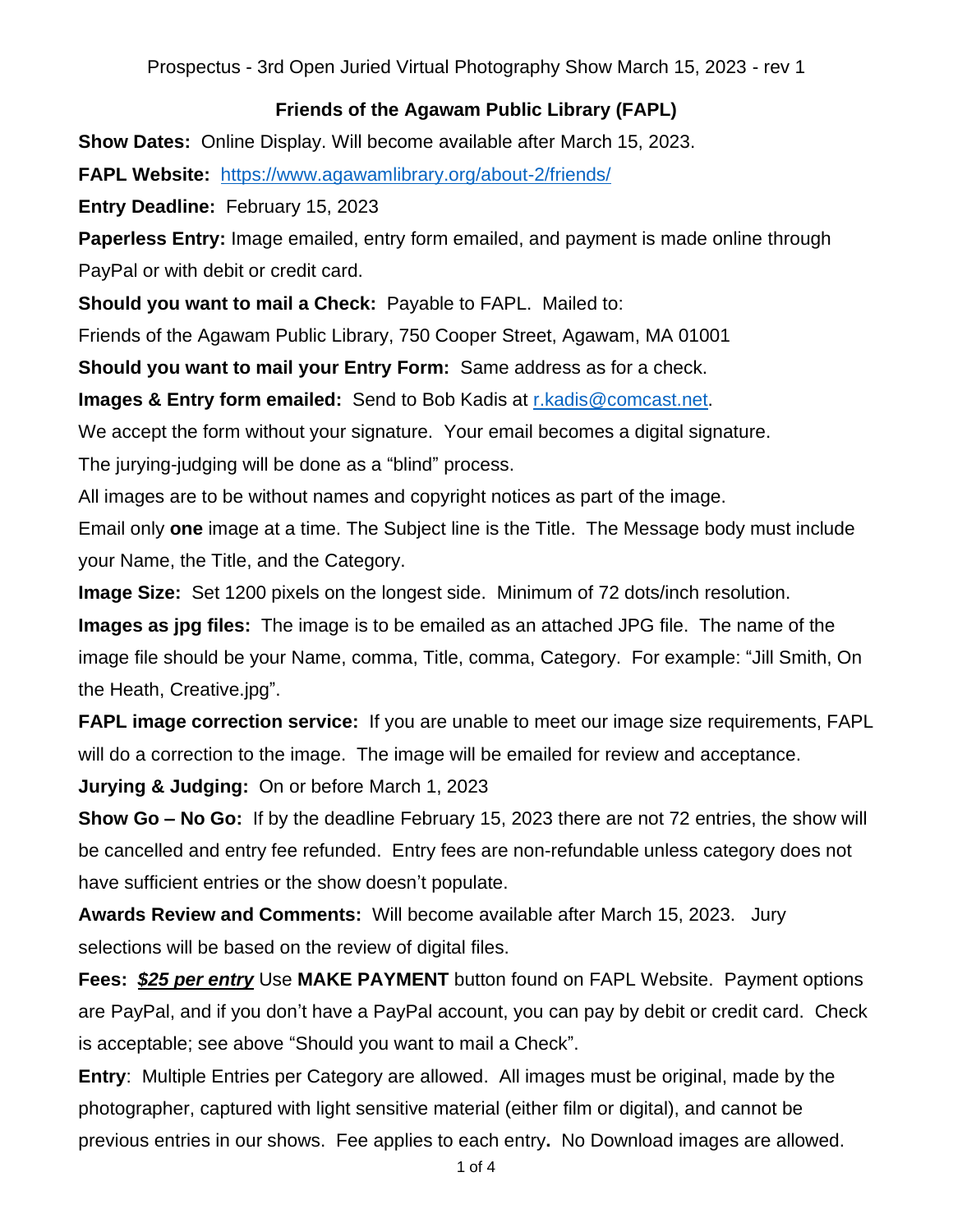**Categories:** Creative, Nature, Photojournalism, Pictorial

**CREATIVE** - This category is where the photographer can go wild. Digital manipulation is allowed.

**NATURE** - This category is restricted to natural subjects. In the Wild - animals, flowers, birds etc. The hand of man may not be visible (fences, barns, homes, roads, etc.). No domestic flowers or animals (hybrid flowers, pets) are permitted. No creative or artistic elements, including vignettes and border/frames are allowed. Digital manipulation is **not** allowed.

**PHOTOJOURNALISM** - The story telling qualities in this venue is the most important.

Technical qualities still apply, but the purpose of this venue is story telling. Digital manipulation is **not** allowed.

**PICTORIAL** - This category can be most any photograph: Landscapes, People, Pets, Travel, Seascapes, etc. This is a pretty broad area. Digital manipulation is allowed.

**Awards:** Total \$1,340 – Best in Show (\$300) and 1<sup>st</sup> (\$120), 2<sup>nd</sup> (\$80), 3<sup>rd</sup> (\$60) in each Category and 8 Honorable Mentions for a total of 21 awards.

A category must have five or more submitted and accepted entries to qualify for awards.

Friends of the Agawam Public Library reserves the right to eliminate a category, if there are not at least five entries submitted and accepted. Photo entry fee will only be refunded if category is eliminated or the show doesn't populate.

**Location:** <https://www.agawamlibrary.org/about-2/friends/> Google Photos

## **Download Prospectus & Entry form:**

<https://www.agawamlibrary.org/about-2/friends/#FriendsPhotoShow>

Contact Bob Kadis if you want the prospectus and entry form and he will email it to you.

**Contact name:** Bob Kadis

**Contact email:** r.kadis@comcast.net

**Contact phone:** 413-789-4814

**Sold donation:** 5% contribution from photographer for photo sold. (Photo may be marked NFS.)

**Benefits**: The Photography Show is to benefit the Agawam Public Library and to help recognize and encourage photographers.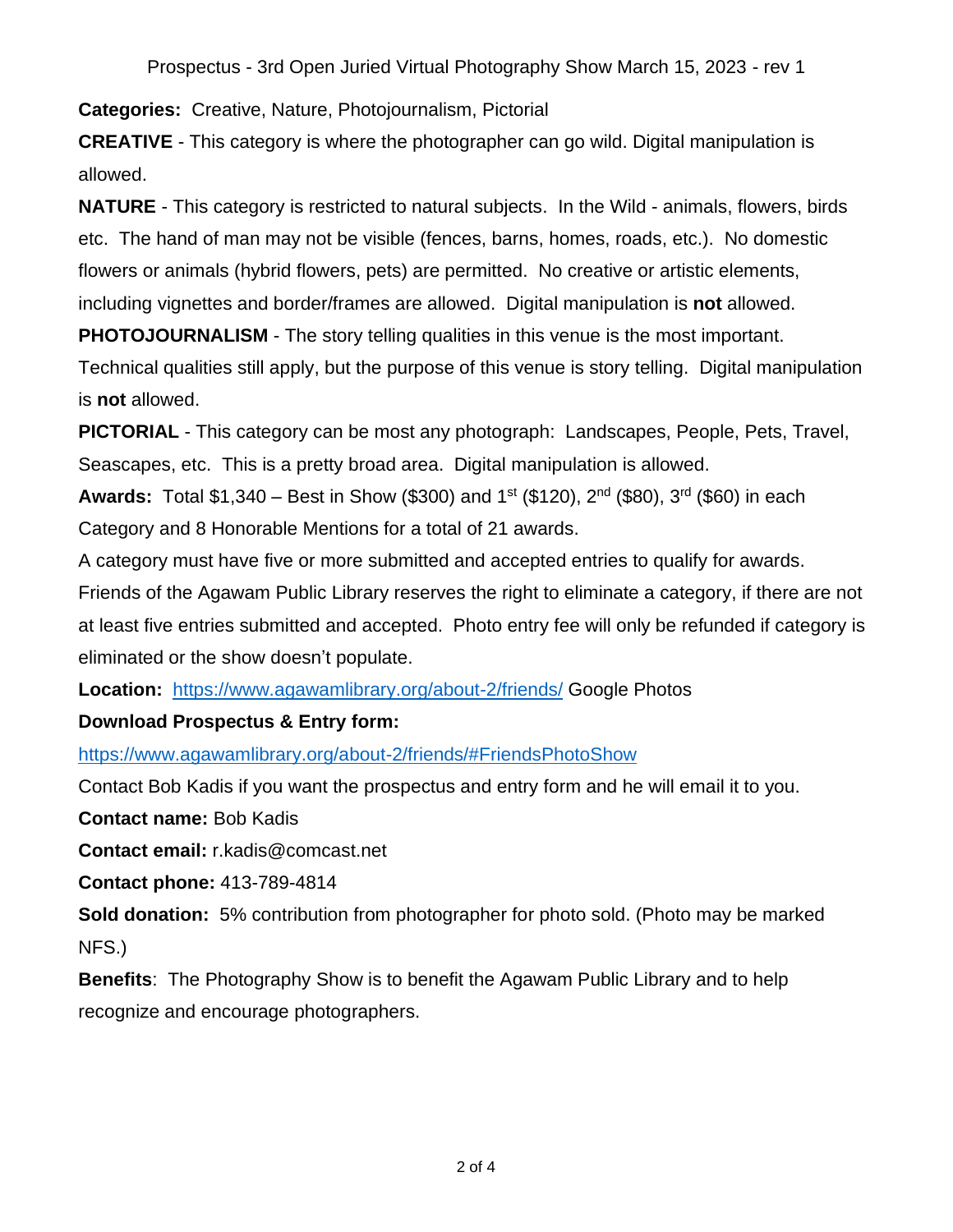## **Selection & Awards Jurors:**



Eileen Donelan is a local photographer and a member of the Springfield Photographic Society where she has held a number of positions on the board. She is a judge for exhibitions in the club and for other NECCC camera clubs and organizations.

Eileen has won numerous recognitions over the years including several Image Of the Year awards as well as first place prizes in local photography contests.

Her work has been exhibited in the Robert Floyd Gallery, Eastern States Exhibition, local libraries and most recently was included in a yearlong photography exhibit at the Springfield Fine Arts Museum.

Eileen's photographic interests include landscapes, travel and nature and she has a special interest in macro flower photography.